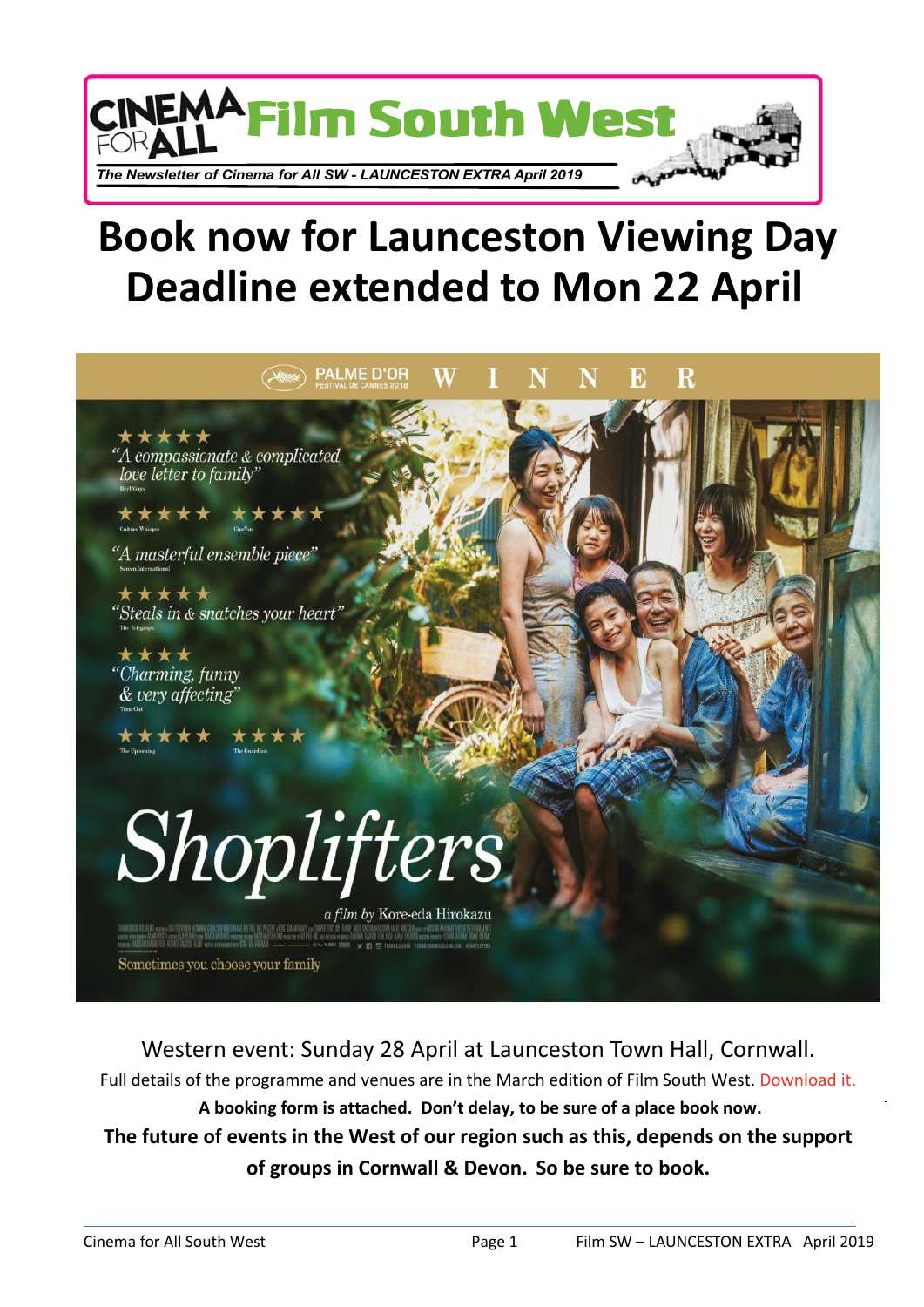## **Scoring Silents**

When the Lumiere brothers first demonstrated film in 1895 in Paris, they used a piano player to accompany the action on screen. The pianist would watch the screen and capture the changes of mood. Later, when cinemas became established, owners tried a variety of methods to add sound to film, prompted by the need to mask the noise made by the crude projectors playing the film. However it soon became obvious that that sound actually enhanced the audience's enjoyment of a film. Cinema owners soon realised that the most cost effective way of providing sound was to emply live musicians. The size of the venue would often determine the amount of musicians – for example a small cinema might have just a piano or maybe an accompanying violinist, whereas deluxe cinema palaces may have as many as 80.



Piano accompaniment wasn't always appreciated. An article in The Musician reported, "The instrument is generally old, out of tune, strings dusty, and incapable of producing the correct vibrations. The stool has no back and the pianist plays for hours with their back becoming constantly more strained. The light, both night and day, is poor and inadequate, forcing the pianist either to play by

memory, ear or incorrectly by notes they strive to make out." In fact as early as 1909 an editorial in Moving Picture World implored cinema owners to either tune the pianos or, more dramatically, burn them.

The piano accompanist's job was by no means easy. Most of the time the musicians did not have time to see the films they were going to accompany and would have to guess as to the mood, timing, tempo and scene changes. Joseph Gershenson (who later became the musical director at Universal Studios) said of his experiences as a film accompanist in the 1920s, "I worked in little theatres with just a violin and piano. When I played the silent movies in the small theatres, they had a big machine with pulleys. If you wanted a rooster crow, you'd pull one button. If you wanted an auto horn, you'd pull another. And the pianist used to do all that. These things were all set up. It was an old Wurlizer machine, a big machine, attached to a piano. A knock at the door, or a telephone bell, another lever. The pianist would have cue sheets for it." Many famous musicians and composers got their start in the music world as a film accompanist, such as pianist Fats Waller. Even the Russian composer Dmitri Shostakovich endured a gruelling stint at a movie house as a young man. In a letter, his wife recalled in 1924, "Down in front of the screen sat [Dmitri], his back soaked with perspiration, his near-sighted eyes in their horn-rimmed glasses peering upwards to follow the story, his fingers pounding away on the raucous upright piano. Late at night he trudged home in a thin coat and summer cap, with now warm gloves or galoshes, and arrived exhausted around one o'clock in the morning…"

Silent movie musicians disappeared during the late 1920s. After taking a chance with a system that allowed records to sync up with a reel of film, Warner Brothers released the film The Jazz Singer starring Al Jolsen, with the tag "All singing, all talking" and with no need for accompanying musicians. It was followed shortly by Walt Disney's iconic animated short Steamboat Willie and its huge success indicated that sound in film was well and truly in demand by the public. Some studios were still making silents (Charlie Chaplin, for example, refused to convert) but by early 1930s all the silent cinemas had either converted to sound or went out of business. Today we are occasionally treated to screenings of silent films with live scoring and it often proves a unique and refreshing experience.